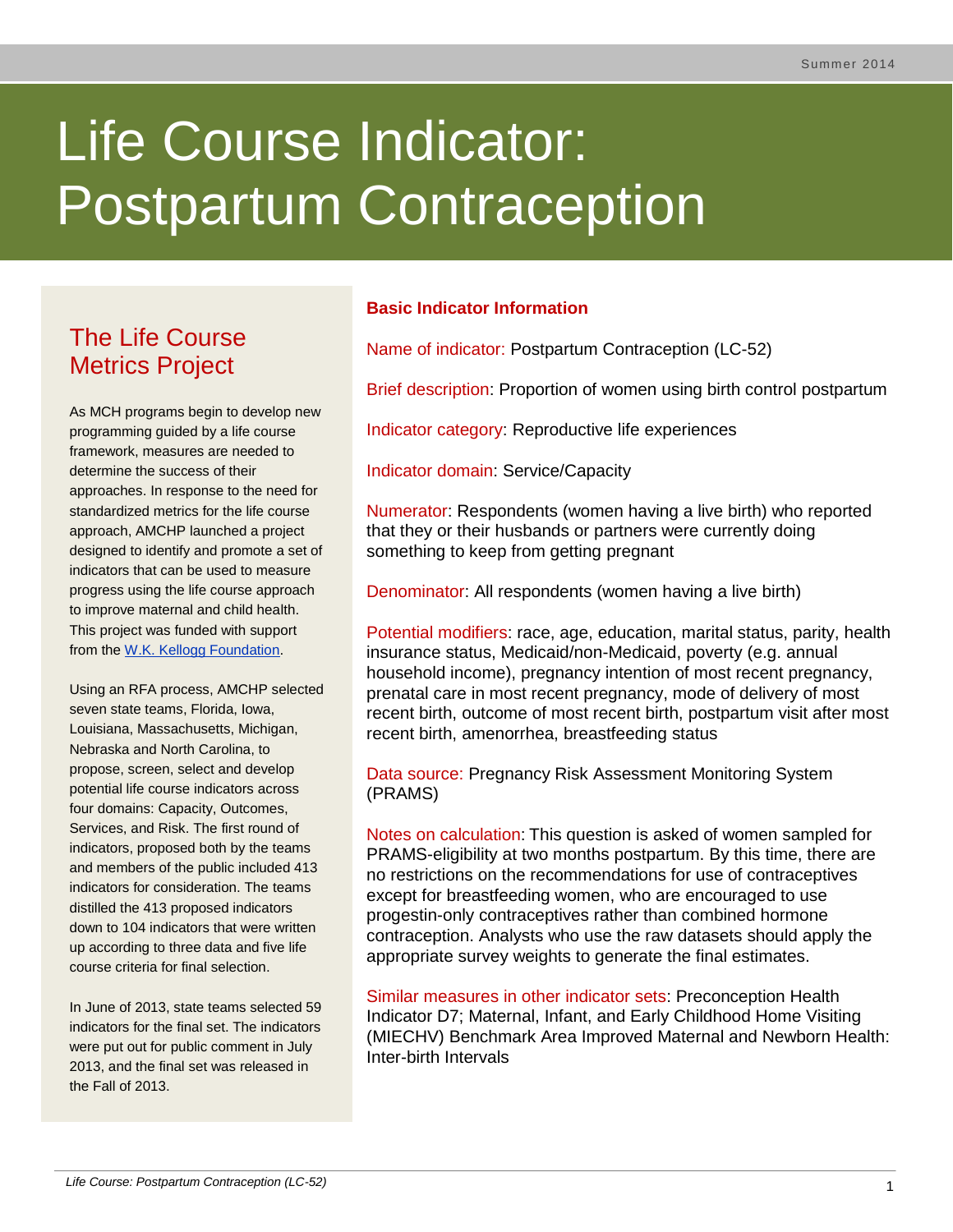# **Life Course Criteria**

# *Introduction*

The postpartum period is a brief yet critical opportunity to impact health outcomes for a new mother and any subsequent pregnancies she may have through the mechanism of optimal birth spacing. Failure to prevent unwanted pregnancies during the postpartum time period can have long-lasting health implications for children and psychosocial implications for children, women and families. Implementation of health reform offers a window of opportunity to impact access to postpartum contraception through expanded insurance coverage. However, insurance coverage does not guarantee that women have access to preferred and effective contraceptive methods, and increased access does not always translate to increased appropriate use. Public health, primary care and other stakeholders must address many challenges to achieve increased utilization of postpartum contraception in order to reap the benefits of planned, well-timed pregnancies.

#### *Implications for equity*

Access to contraception can be mediated by income. Low-income women have difficulty accessing higher-cost contraceptive methods, such as sterilization (Potter et al., 2012). When women are offered no-cost access to any contraceptive method, many women choose long-acting methods with higher continuation rates and lower failure rates (Secura et al., 2010). Therefore, as an indicator postpartum contraception may in part show the impact of unequal access to effective contraceptive methods of choice through differences in income. However, the implementation of the *Patient Protection and Affordable Care Act* (ACA) includes both expansion of health insurance coverage to populations previously ineligible or unable to afford health insurance as well as requirements for coverage of all Food and Drug Administration (FDA)-approved contraceptive methods without cost-sharing as part of the essential health benefits package for women (Healthcare.gov 2014). These changes are intended to help women access contraception at any income level; it remains to be seen whether these changes will have the desired effect, but research from Massachusetts indicates that lowincome women report relatively easy access to contraception several years after health reform was implemented in that state (Dennis et al., 2012).

Rapid repeat pregnancy (a possible consequence of lack of access to postpartum contraception) is associated with negative consequences for educational attainment and employment, among adolescents (Polit and Khan, 1986; Furstenberg et al., 1987). Lack of access to education and employment, especially in early life, are important predictors of poverty. Other research has demonstrated a relationship between income inequality and short interpregnancy intervals in women of all ages (Gold et al. 2004). Therefore, access to postpartum contraception could potentially have significant implications for income inequity through a relationship with educational attainment and access to employment.

# *Public health impact*

Access to and use of effective postpartum contraception reduces births with short preceding interpregnancy intervals as well as unwanted or mistimed pregnancies. Short interpregnancy interval has been shown to be associated with preterm delivery, infants who are small for gestational age, early infant death, and congenital malformations (Grisaru-Granovsky et al., 2009; Hussaini et al., 2012; Kwon et al., 2012; Conde-Agudelo et al., 2006). There is a demonstrated J-shaped association between interpregnancy interval and outcomes such as preterm birth, where very short intervals, less than 18 months, and very long intervals, greater than five years, result in poorer outcomes. These studies suggest an optimal interval of 18 to 23 months (Zhu 2005), but it may vary for subgroups of women. Interpregnancy intervals of at least 12 months are recommended for women who had a live birth, but for women who have experienced a fetal loss, the optimal interval may depend on the timing of the loss, i.e. early miscarriage or near-term stillbirth may have different optimal intervals.

Additionally, some states are leveraging provisions of the ACA and collaborating with their Medicaid agencies to expand access to long-acting reversible contraceptives (LARC) within and beyond the postpartum period, and seeing significant public health impact not only in the prevalence of contraceptive method use, but in other MCH indicators. For example, in 2014, the Colorado Department of Public Health and Environment announced an unprecedented decline (40 percent) in the teen birth rate in Colorado from 2009 through 2014, with three-quarters of the overall decline being attributed to increasing access to intra-uterine devices or implants at low or no cost to low income women being served in family planning clinics (Guttmacher Institute, 2014). The Colorado Department of Public Health and Environment estimates that with increasing access to long-acting reversible contraceptives and the associated decline in teen pregnancy, the state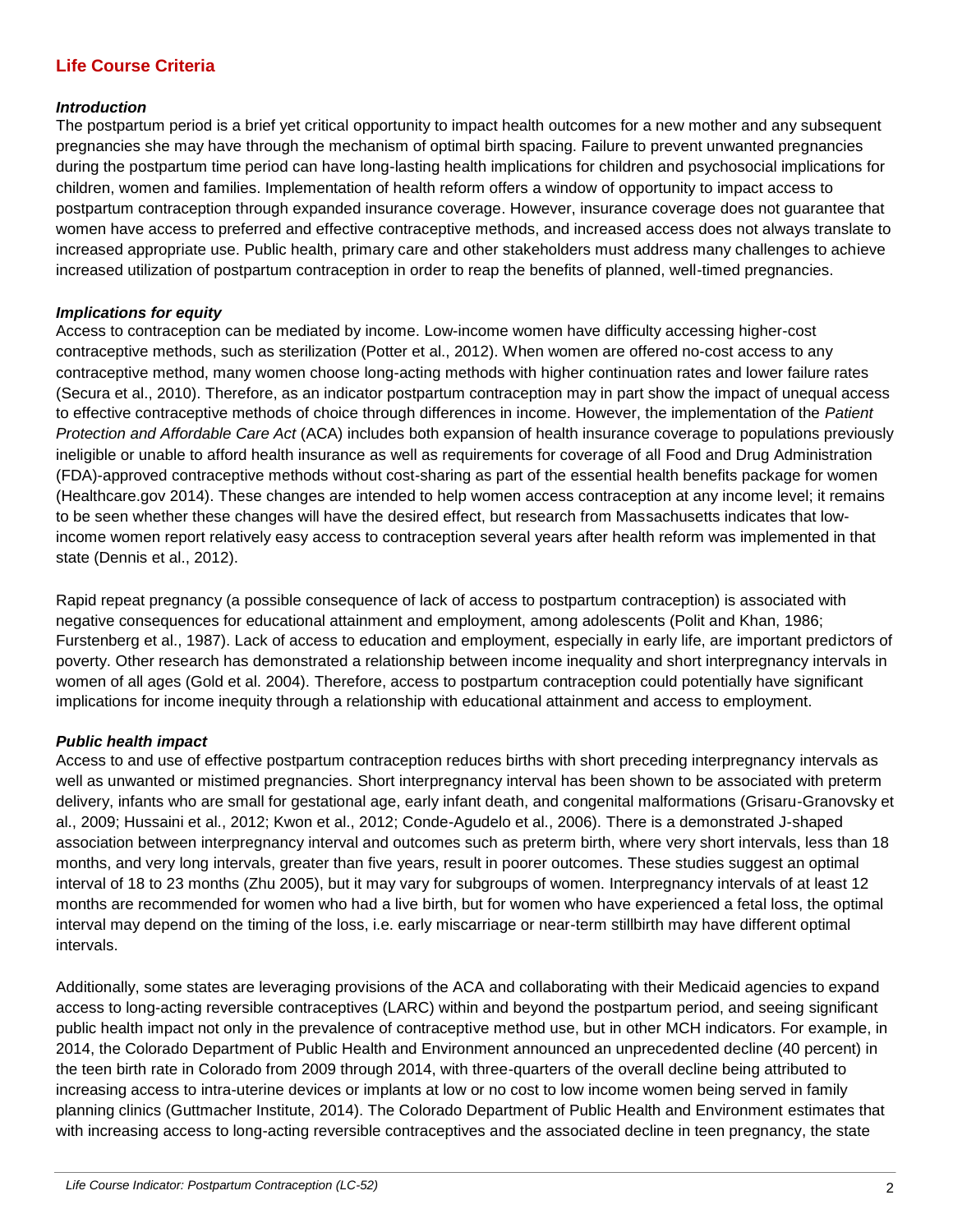has saved \$42.5 million in public funds in 2010 alone (CDPHE, 2014). Further, recent successes described in South Carolina, as a result of an update to its Medicaid coverage policy in 2012 have spurred great interest in the insertion of LARC immediately postpartum and during the delivery stay. The Association of State and Territorial Health Officials (ASTHO) recently launched a LARC learning community for states to explore the potential impact of Medicaid coverage policies and other reimbursement avenues to further support the insertion of LARC immediately postpartum, among other opportunities to expand access to highly effective contraceptive methods (e.g. Title X family planning clinics, private insurance reimbursement).

Postpartum counseling, as a part of the six week postpartum visit, is a recommended intervention for improving the uptake of postpartum contraception. It is important to note, however, that the content of clinical counseling is difficult to assess. The manner in which contraceptive counseling is delivered is important to women and may affect contraceptive uptake (Yee and Simon, 2011). Therefore, women's report of counseling or clinical documentation of counseling may not adequately explore all the pertinent factors. It is for this reason among others that national experts have increasing interest in LARC insertion immediately postpartum (during the delivery stay) in contrast to the six-week postpartum visit, as well as innovative approaches to ensuring women attend a postpartum visit, including integrating the first well-child visit with postpartum care in the same facility.

Not all contraceptives work with equal efficacy; contraceptive failure rates are highest for the condom and methods such as withdrawal and fertility awareness, and lowest for injectable and oral contraceptives (Kost et al 2008). Access to both preferred and effective methods of contraception should help to reduce unintended pregnancy. Unintended pregnancy, regardless of timing with respect to previous births, is associated with a number of negative health and psychosocial outcomes, including delayed prenatal care, preterm delivery, low birth weight, increased maternal morbidity and mortality, and physical violence during pregnancy (Brown and Eisenberg, 1995; Santelli et al., 2003). Use of contraception in the postpartum period could be expected to have a significant public health impact by reducing births with short interpregnancy intervals and reducing unintended pregnancy.

# *Leverage or realign resources*

PRAMS includes a question that asks women who indicate they are not using postpartum contraception for their reasons why; the responses to this question point to opportunities for education and intervention by a variety of partners. For example, women who indicate they want to become pregnant at the time of the survey (two to six months following birth), present an opportunity for education around birth spacing for programs such as the Supplemental Nutrition Program for Women, Infants, and Children (WIC) because WIC provides services to women and infants including nutrition, birth spacing, and breastfeeding practices. Women who indicate on PRAMS that they do not want to use birth control might be a group that pediatricians can engage during well-child visits. Pediatricians already engage families in discussions about breastfeeding and infant care practices; breastfeeding may be one of the reasons a woman may not want to use contraception, and pediatricians would be able to work with families to ensure they have another child when they are most ready.

As noted above, the postpartum visit is a key opportunity to engage postpartum women in discussions of their future childbearing plans and contraceptive preferences. PRAMS data from 2009 indicate that for the 16 reporting areas, the overall prevalence of receiving a postpartum visit was 88.2 percent, with a range of 84.2 percent in Texas to 94.4 percent in Massachusetts (Robbins et al 2014). Despite the relatively high overall prevalence, there is significant variation by age group and race/ethnicity, with the lowest prevalence of postpartum visits among 18 to 24 year olds (83.7 percent) and Hispanic women (80.3 percent) (Robbins et al 2014). Providers and insurers need to be engaged as partners in encouraging women to return for their postpartum visit as well as to ensure the quality and content of the visit.

Education advocates may have an interest in ensuring access to postpartum contraception and delaying subsequent birth, particularly in the case of adolescent mothers, for whom second and higher-order births during adolescence are associated with lower maternal educational attainment (Polit and Khan, 1986; Furstenberg et al, 1987). In addition, some research suggests that short interpregnancy intervals may have lifetime effects for the child, including poor educational performance for children born after a short interpregnancy interval (Hayes et al., 2006). Short interpregnancy intervals also may have implications for individual and intergenerational poverty, suggesting that antipoverty advocates could be engaged in efforts to increase access and use of contraception. Finally, since approximately half of unintended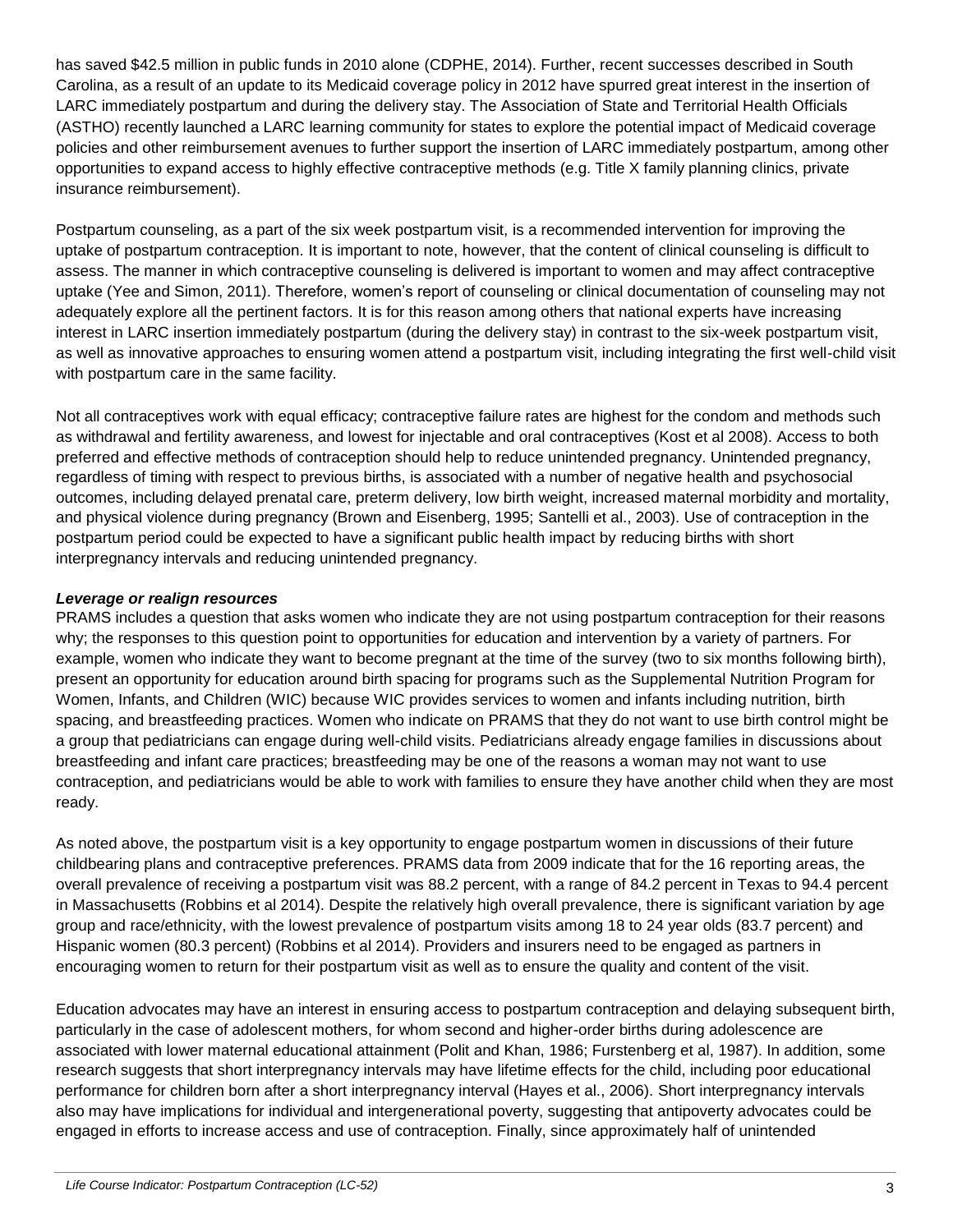pregnancies end in abortion (Henshaw 1998), advocates seeking to reduce the utilization of abortion services could be engaged in this work.

From a statewide policy perspective, recent successes shared by states point to collaboration opportunities with both Medicaid agencies as well as Title X family planning programs to increase access to postpartum contraception. The cost savings documented by the Colorado Department of Public Health and Environment in teen pregnancy alone are persuasive for state leadership, and MCH programs and partners continue to work expeditiously to document the return on investment of expanding access to contraceptive methods for state budgets Furthermore, coordination of activities funded by the Title V MCH Services Block Grant and the Title X Family Planning Program in a state offers a unique opportunity to leverage and realign resources. In a case study published by AMCHP in 2014, MCH programs described how program performance measures reinforce one another; for example, efforts to reduce the rate of low birth weight and preterm births for the block grant are inherently associated with interpregnancy intervals, and point to opportunities for a comprehensive approach for preconception and interconception health. Further, some states utilize the flexibility of the block grant to support the purchase of highly effective LARC methods for the local agencies that provide the direct services (AMCHP, 2014). This level of collaboration and coordination of activities point to numerous opportunities for state MCH leaders and their partners to leverage and align resources.

# *Predict an individual's health and wellness and/or that of their offspring*

The health impact of postpartum contraceptive use is largely on family and child health. Although some research suggests a link between short interpregnancy intervals and increased maternal morbidity and mortality (Brown and Eisenberg, 1995; Santelli et al., 2003), the research on maternal health impacts of short interpregnancy intervals is somewhat contradictory. Most research in this area focuses on maternal health in the perinatal period; there is little data on long-term health impacts for women experiencing short interpregnancy intervals. Despite this lack of conclusive impact of interpregnancy intervals on maternal health, postpartum contraception has a role in promoting optimal health and recovery of the mother prior to becoming pregnant again. Major risk factors associated with maternal mortality include poor control of chronic conditions such as hypertension, diabetes and obesity. Postpartum contraception can be a mechanism to help a woman gain control of these chronic conditions before deciding (or not) to become pregnant again, increasing the chances for positive outcomes for herself.

However, short interpregnancy intervals have a direct impact on infant health, including preterm birth, low birth weight, and small for gestational age as noted above. Preterm birth can have long-term consequences for the infant as they grow and develop; infants born preterm are more likely to experience apnea, respiratory distress syndrome, intraventricular hemorrhage, patent ductus arteriosis, necrotizing enterocolitis, retinopathy of prematurity, jaundice, anemia, bronchopulmonary dysplasia and a number of infections due to their immature immune systems (March of Dimes, 2013). Additionally, these health conditions and features of the preterm newborn have been associated with longer-term health problems and disabilities. Long-term impacts of preterm birth on the infant include increased risk of autism, intellectual disabilities, cerebral palsy, lung problems, and vision and hearing loss. For example, de Kievet, Zoetebier, van Elburg, Vermeulen, and Oosterlaan (2012) found that very preterm infants have a total brain volume 0.58 standard deviations lower than term infants, which has been associated with reduced cognitive functioning. Furthermore, in addition to potential respiratory distress syndrome after birth, children born extremely preterm have been found to have significant impairment of lung function, particularly in those who have had bronchopulmonary dysplasia (Bolton et al., 2012). Having one preterm birth increases the risk for subsequent preterm births and short intervals can further increase the risk, indicating that postpartum contraception and adequate birth spacing has the potential to reduce the risk both for preterm and repeat preterm birth.

Preventing rapid repeat pregnancies also has implications for individual socioeconomic well-being as described above. (Polit and Khan, 1986; Furstenberg et al., 1987; Gold et al., 2004). Poverty and low educational attainment of both mothers and children can be expected to impact the health of the entire family through a variety of pathways.

# **Data Criteria**

# *Data availability*

PRAMS, which was initiated in 1987, is an ongoing population-based surveillance system designed to identify and monitor selected maternal experiences and behaviors that occur before and during pregnancy and during the child's early infancy.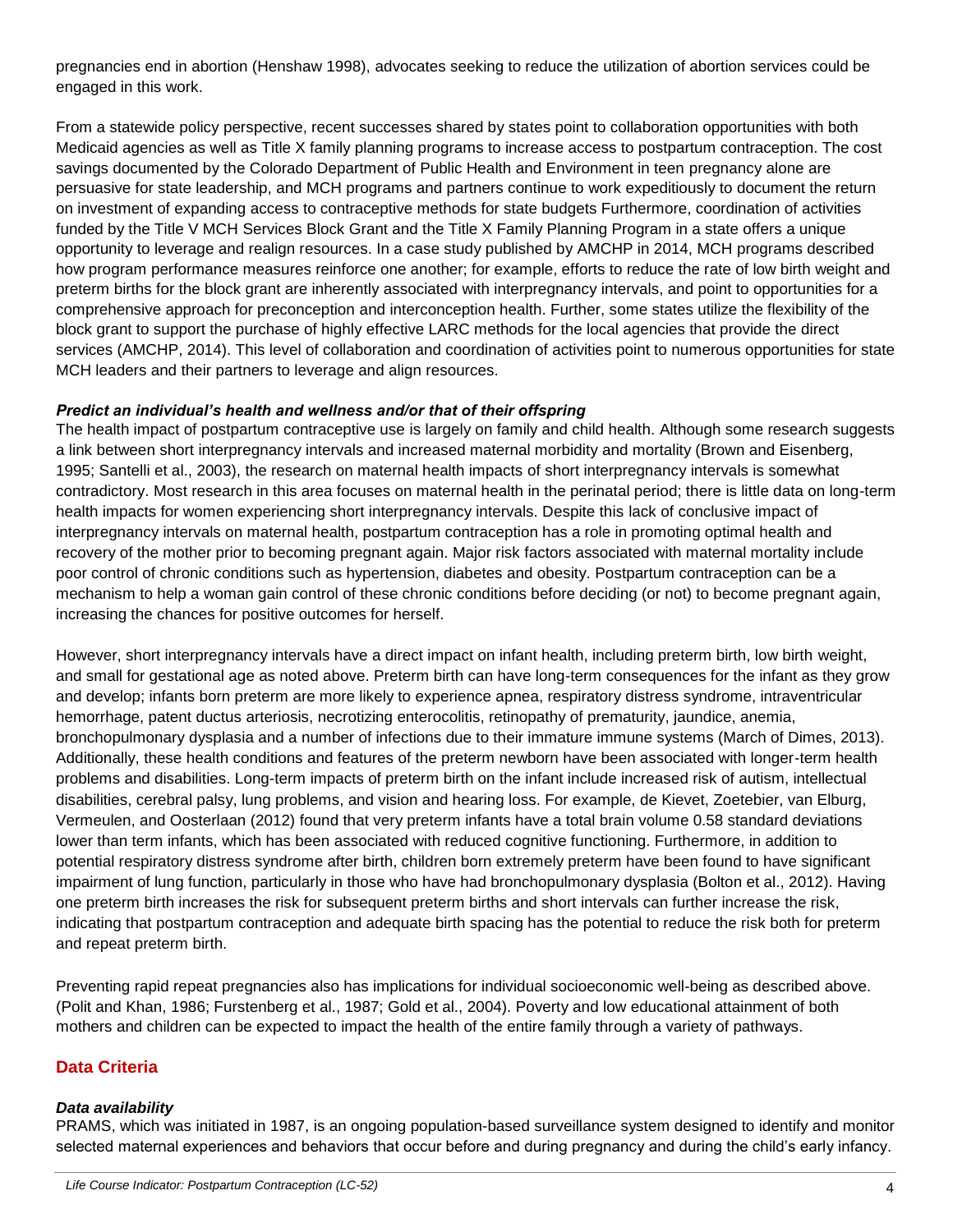Forty states and New York City currently participate in PRAMS, representing approximately 78 percent of all U.S. live births. Six other states previously participated. The Centers for Disease Control and Prevention (CDC) maintains a combined dataset with information from all participating PRAMS states, which represents approximately 87 percent of all live births in the United States. CPONDER is a Web-based query system created to access data collected through PRAMS surveys.

The length of time between an event and entry into the sampling frame is typically two to six months. Because PRAMS data are weighted to the final birth file, there is a data availability lag between the close of a calendar year and access to the final PRAMS dataset. As of July 2013, the most current year of data available in CPONDER was 2008.

Although the 40 states and one city that participate in PRAMS have access to their own state data, only states where the minimum response rates have been met are included in CPONDER. For 2000-2006, this required response rate was 70 percent, and for 2007-08 it was 65 percent. The required response rate may limit the availability of a "national" estimate through CPONDER, but states with PRAMS are encouraged to use their own data whenever possible.

The PRAMS survey consists of core questions that all states must include and standard, pilot-tested questions that states may choose to add. In addition, PRAMS allows states to design and add their own questions, and the state is responsible for completing question testing before the question can be included. PRAMS data is available from CDC by submitting a proposal for and data sharing agreement to CDC. Data from a single state can be requested from the state PRAMS coordinator.

Data on postpartum contraceptive use are readily available in PRAMS (D'Angelo et al, 2007; DePineres et al., 2005; Whiteman et a., 2009; Williams et al., 2003). However, at this time only 40 states and New York City participate in PRAMS. Some states have similar surveys (e.g., California's Maternal and Infant Health Assessment (MIHA)). Data linkages are not required (although see below for some potential linkages for the collection of potential modifiers). The question "Are you or your husband or partner doing anything now to keep from getting pregnant?" is a core question in PRAMS, but a follow-up question identifying specific methods is a standard question and may not be used in all jurisdictions. Starting in 2012, the question "What kind of birth control are you or your husband or partner using now to keep from getting pregnant?" became a core question in PRAMS but data will not be available until 2014 (CDC, 2011).

With regard to potential modifiers, some may be more difficult to obtain than others. Routinely collected demographic information such as race, age, education, marital status, parity and health insurance status should be fairly easy to obtain. Pregnancy intention (Bloch et al., 2012) and prenatal care characteristics are most likely to be subject to recall bias, whereas mode of delivery and birth outcome are more proximal and more straightforward. Clinical counseling content is difficult to assess (Akers et al., 2010; Lopez et al., 2012; Tschudin et al., 2007); even matching PRAMS respondents to medical records only provides information on documentation of counseling.

# *Data quality*

PRAMS is a mixed-mode surveillance system that combines mail and telephone surveillance. Each year, the sample is weighted to represent all births that meet the inclusion criteria before reporting. Unlike many health surveys, the PRAMS project has a wealth of information from the birth certificate on those who do not respond by either mode of contact, and therefore weighting can be effective at minimizing differences between respondents and non-respondents.

Since the PRAMS survey is completed retrospectively by a woman two to six months after her birth outcome, some bias may occur due to self-reporting and recall. PRAMS is sampled from live births only, so the data do not include information on other pregnancy outcomes such as abortions, miscarriages, or stillbirths; the data do include responses from women who have experienced an infant death. PRAMS is sampled among singleton, twin, and triplet births, and therefore it is not representative of higher order births.

One study standardized the 1995 National Survey of Family Growth (NSFG) data on unintended pregnancy, which provided an estimate between the GWHS and the PRAMS estimates to use (Dietz et al., 1998). Although the study examined pregnancy intention, it has implications for standardizing the NSFG for postpartum contraceptive use. However, PRAMS remains the recommended data source for postpartum contraception.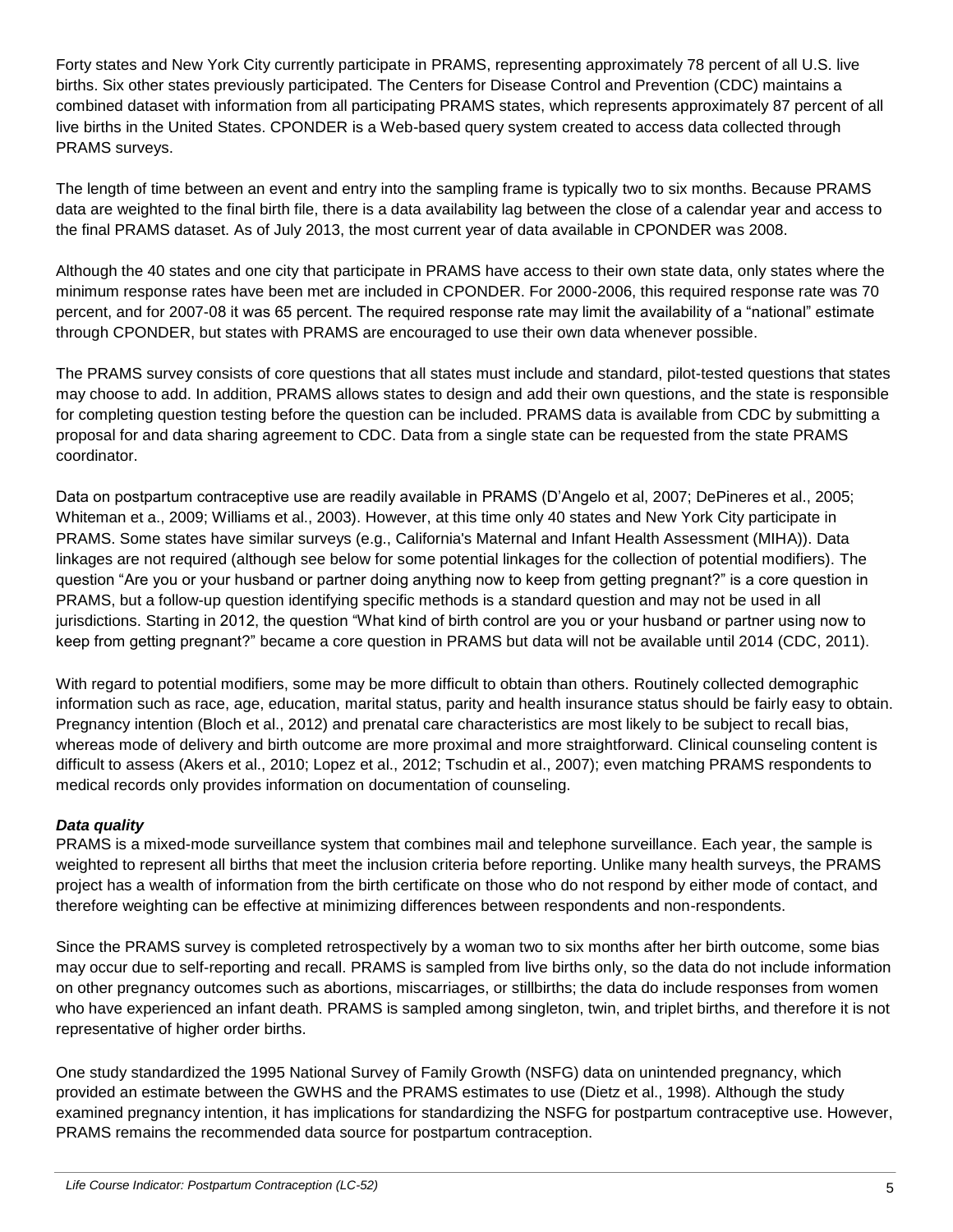#### *Simplicity of indicator*

The indicator is relatively simple to measure and to understand as stated. This indicator provides an important and sensitive measure of health behavior that impacts child and intergenerational health, based on a substantial body of literature demonstrating that adequate birth spacing and prevention of unwanted or mistimed pregnancy is beneficial for child, and to a lesser extent maternal, health. However, contraceptive use throughout the reproductive years is an important indicator for women's health, and is not adequately captured by postpartum contraception. A measure of current contraceptive use or ever contraceptive use could be obtained from the Behavioral Risk Factor Surveillance System (BRFSS) or NSFG. These surveys would capture a broader sample of women than PRAMS, including women who have never had a birth, women across a wider variety of ages, and women at different life stages. Men also could be included, which is not possible with PRAMS. These datasets do have some limitations. Although BRFSS attempts to capture all pregnancies, it only asks women about their last pregnancy within the past five years allowing for potential recall bias. Additionally, BRFSS does not query men about contraceptive use. NSFG is a good source for reproductive health information, including contraception, about American women and men. However, NSFG does not provide state-level data, limiting its use at the state and local level.

# **References**

- Akers A.Y., Gold M.A., Borrero S., Santucci A., Schwarz E.B. (2010). Providers' perspectives on challenges to contraceptive counseling in primary care settings. *J Womens Health (Larchmt)*;19(6):1163-70.
- Association of Maternal and Child Health Programs (AMCHP) (2014). AMCHP Case Study: Coordination of the Title V MCH Services Block Grant and the Title X Family Planning Program. Retrieved August 22, 2014. Available from: http://www.amchp.org/programsandtopics/womenshealth/resources/Documents/Case%20Study%20-%20Coordinating%20Efforts%20Across%20Title%20V%20and%20Title%20X.pdf
- Bloch, J.R., Webb, D.A., Mathew, L., Culhane, J.F. (2012). Pregnancy intention and contraceptive use at six months postpartum among women with recent preterm delivery. *J Obstet Gynecol Neonatal Nurs*, 41, 389-97.
- Bolton, C.E., Stocks, J., Hennessey, E., Cockcroft, J.R., Fawke, J., Lum, S., . . . . Marlow, N. (2012). The EPICure study: association between hemodynamics and lung function at 11 years after extremely preterm birth. J Pediatr, 161(4), 595-601.e2
- Brown, S. S. & Eisenberg, L. (Eds.). (1995). The best intentions: Unintended pregnancies and the well-being of children and families. Washington, DC: National Academy Press. Retrieved from http://books.nap.edu/openbook.php?record\_id=4903.

Centers for Disease Control and Prevention (CDC). (1999). Achievements in public health, 1900-1999: Family planning. *MMWR*, 48, 1073-1080.

- Centers for Disease Control and Prevention (CDC). (2011). Pregnancy Risk Assessment Monitoring System (PRAMS). Retrieved March 11, 2013. Available from: http://www.cdc.gov/prams.
- Colorado Department of Public Health and Environment (CDPH) (2014). News Release: Colorado teen birthrate plummets. Retrieved August 22, 2014. Available from[: https://www.colorado.gov/pacific/cdphe/news-release-colorado-teen-birthrate-plummets.](https://www.colorado.gov/pacific/cdphe/news-release-colorado-teen-birthrate-plummets)
- Conde-Agudelo, A., Rosas-Bermudez, A., Kafury-Goeta, A. C. (2006). Birth spacing and risk of adverse perinatal outcomes: A meta-analysis. *JAMA*, 295, 1809–1823.
- D'Angelo, D., Williams, L., Morrow, B., Cox, S., Harris, N., Harrison, L., Posner, S.F., Richardson Hood, J., Zapata, L. (2007). Preconception and interconception health status of women who recently gave birth to a live born infant---Pregnancy Risk Assessment Monitoring System (PRAMS), United States, 26 reporting areas, 2004. *MMWR, 56*(SS-10), 1-35.
- Dennis, A., Clark, J., Córdova, D., McIntosh, J., Edlund, K., Wahlin, B., Tsikitas, L., Blanchard, K. (2012). Access to contraception after health care reform in Massachusetts: a mixed-methods study investigating benefits and barriers. *Contraception*, 85, 166-72.
- de Kievet, J.F., Zoetebier, L., van Elburg, R.U., Vermeulen, R.J. , & Oosterlaan, J. (2012) Brain development of very preterm and very low-birth weight children in childhood and adolescence: a meta-analysis. Dev Med Child Neurol, 54(4), 313-323.
- Dietz, P. M., Adams, M. M., Spitz, A.M., Morris, L., Johnson, C.H.(1998). Live births resulting from unintended pregnancies: an evaluation of synthetic state-based estimates. *Matern Child Health J*, *2*(3),189-94.
- DePineres, T., Blumenthal, P.D., Diener-West, M. Postpartum contraception: the New Mexico Pregnancy Risk Assessment Monitoring System.(2005).*Contraception,72*,422-5.

Furstenberg, F.F., Brooks-Gunn, J., Morgan, S.P. (1987). Adolescent mothers and their children in later life. *Fam Plann Perspect*, 19, 142-51.

Glazer, A.B., Wolf, A., Gorby, N. (2011). Postpartum contraception: needs vs. reality. *Contraception*, 83, 238-41.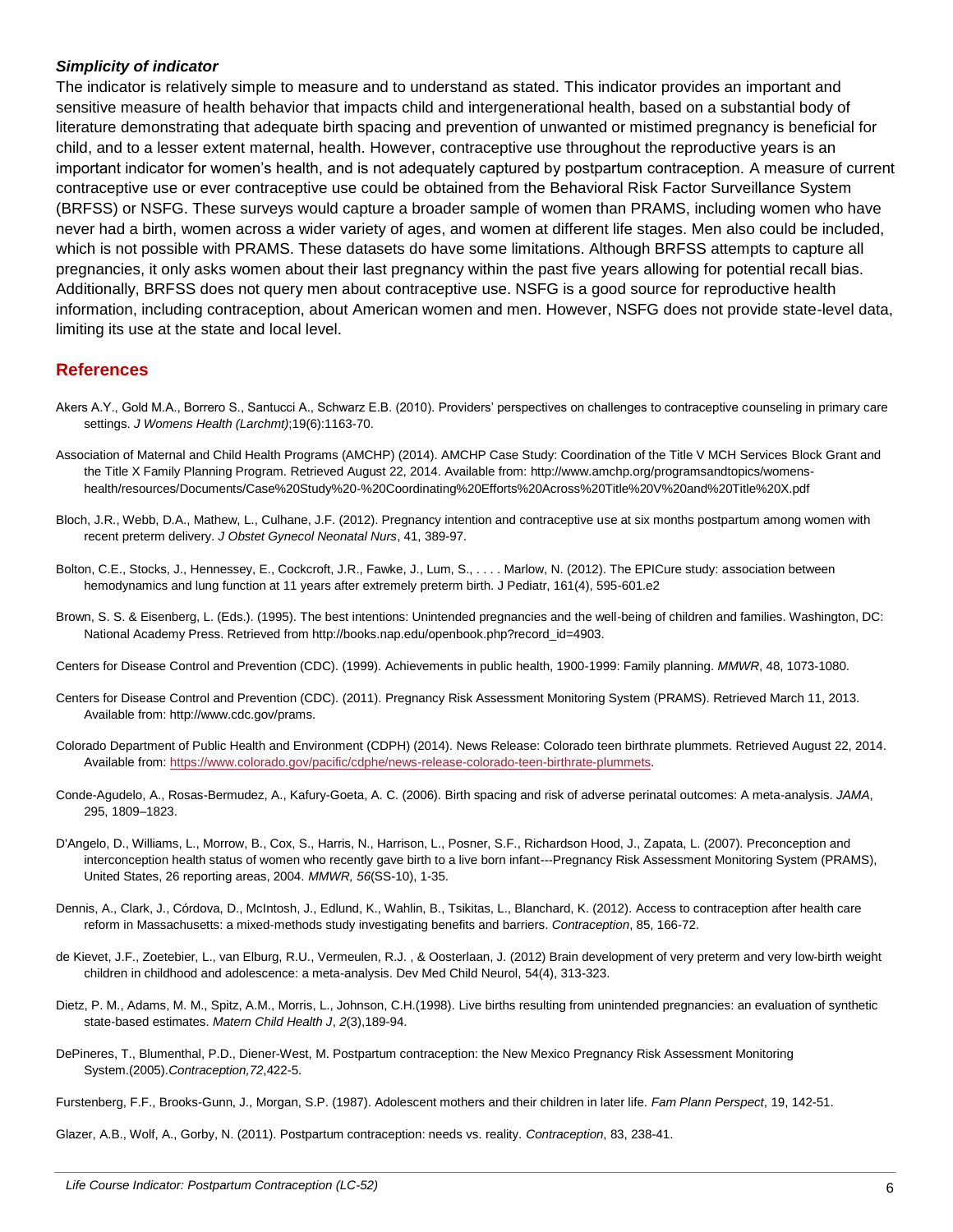- Gold, R., Connell, F. A., Heagerty, P., Bezruchka, S., Davis, R., Lawrence Cawthon, M. (2004). Income inequality and pregnancy spacing. *Social Science and Medicine*, 59, 1117–1126.
- Grisaru-Granovsky, S., Gordon, E.S., Haklai, Z., Samueloff, A., Schimmel, M.M. (2009). Effect of interpregnancy interval on adverse perinatal outcomes- -a national study. *Contraception*, 80, 512-8.
- Guttmacher Institute (2014). Game Change in Colorado: Widespread Use of Long-Acting Reversible Contraceptives and Rapid Decline in Births Among Young, Low-Income Women. Retrieved August 22, 2014. Available from[: http://www.guttmacher.org/pubs/journals/46e1714.html](http://www.guttmacher.org/pubs/journals/46e1714.html)
- Hayes, H., Luchok, K., Martin, A.B., McKeown, R.E., Evans, A. (2006). Short birth intervals and the risk of school unreadiness among a Medicaid population in South Carolina. *Child: Care, Health and Development*, 32, 423–430.

[Healthcare.gov.](file:///C:/Users/lgoodwin/AppData/Local/Microsoft/Windows/Temporary%20Internet%20Files/Content.Outlook/MNP5RQIR/Healthcare.gov) Preventive health services for women. https://www.healthcare.gov/what-are-my-preventive-care-benefits/#part=2

- Henshaw, S.K. (1998). Unintended pregnancy in the United States. *Family Planning Perspectives*, 30, 24–29 & 46.
- Hight Laukaran, V., Winikoff, B. (1985). Contraceptive use, amenorrhea, and breastfeeding in postpartum women. *Studies in Family Planning, 16*, 293- 301.
- Hussaini, K.S., Ritenour, D., Coonrod, D.V. (2012). Interpregnancy intervals and the risk for infant mortality: A case control study of Arizona infants 2003-2007. *Matern Child Health J*, epub ahead of print.
- Kost, K., Singh, S., Vaughan, B., Trussell, J., & Bankole, A. (2008). Estimates of contraceptive failure from the 2002 National Survey of Family Growth. Contraception, 77(1), 10-21.
- Kwon, S., Lazo-Escalante, M., Villaran, M.V., Li, C.I. (2012). Relationship between interpregnancy interval and birth defects in Washington State. *J Perinatol*, 32, 45-50.
- Lopez L.M., Hiller J.E., Grimes D.A., Chen M. (2012). Education for contraceptive use by women after childbirth. *Cochrane Database Syst Rev*.15:8.
- March of Dimes (2013). Your Premature Baby. Retrieved from http://www.marchofdimes.com/baby/premature-babies.aspx
- Massachusetts Department of Public Health (MDPH). (2012). Massachusetts Pregnancy Risk Assessment Monitoring System (PRAMS) 2009 surveillance report. Retrieved March 11, 2013, from: http://www.mass.gov/eohhs/docs/dph/com-health/prego-newborn/prams-report-09.pdf.
- Polit, D.F., Kahn, J.R. (1986). Early subsequent pregnancy among economically disadvantaged teenage mothers. *American Journal of Public Health*, 76, 167-171.
- Potter, J.E., White, K., Hopkins, K., McKinnon, S., Shedlin, M.G., Amastae, J, Grossman, D. (2012). Frustrated demand for sterilization among lowincome Latinas in El Paso, Texas. *Persp on Sex Repro Health,* 44, 228–235.
- Robbins, C. L., Zapata, L. B., Farr, S. L., Kroelinger, C. D., Morrow, B., Ahluwalia, I., ... & Barfield, W. D. (2014). Core State Preconception Health Indicators—Pregnancy Risk Assessment Monitoring System and Behavioral Risk Factor Surveillance System, 2009. Morbidity and mortality weekly report. Surveillance summaries (Washington, DC: 2002), 63, 1-62.
- Santelli, J., Rochat, R., Hatfield-Timajchy, K., Gilbert, B. C., Curtis, K., Cabral, R., Hirsch, J.S., Schieve, L., Unintended Pregnancy Working Group. (2003). The measurement and meaning of unintended pregnancy. *Perspectives on Sexual and Reproductive Health*, 35, 94–101.
- Secura, G.M., Allsworth, J.E., Madden, T., Mullersman, J.L., Peipert, J.F. (2010). The Contraceptive CHOICE Project: reducing barriers to long-acting reversible contraception. *Am J Obstet Gynecol*, 203, e1-7.
- Tschudin S., Alder J., Bitzer J., Merki G.S. (2007). Contraceptive counseling by gynecologists --which issues are discussed and does gender play a role?. *J Psychosom Obstet Gynaecol*; 28(10):13-9.
- Whiteman, M., Curtis, K., Hillis, S., Zapata, L., D'Angelo, D.V., Farr, S.L., Zhang, Y., Barfield, W., Marchbanks, P., Robbins, C.L. (2009). Contraceptive use among postpartum women --- 12 states and New York City, 2004—2006. *MMWR, 58*, 821-826.
- Williams, L.M., Morrow, B., Lansky, A., Beck, L.F., Barfield, W., Helms, K., Lipscomb, L., Whitehead, N. (2003). Surveillance for selected maternal behaviors and experiences before, during, and after pregnancy. Pregnancy Risk Assessment Monitoring System (PRAMS), 2000. *MMWR, 52*(SS-11), 1-14.
- Yee, L.M., Simon, M.A. (2011). Perceptions of coercion, discrimination and other negative experiences in postpartum contraceptive counseling for lowincome minority women. *J Health Care Poor Underserved*, 22, 1387-400.
- Zhu, B. P. (2005). Effect of interpregnancy interval on birth outcomes: findings from three recent U.S. studies. International Journal of Gynecology & Obstetrics, 89, S25-S33.

Zite, N., Wuellner, S., Gilliam, M. (2005). Failure to obtain desired postpartum sterilization: risk and predictors. *Obstet Gynecol*, 105, 794-9.